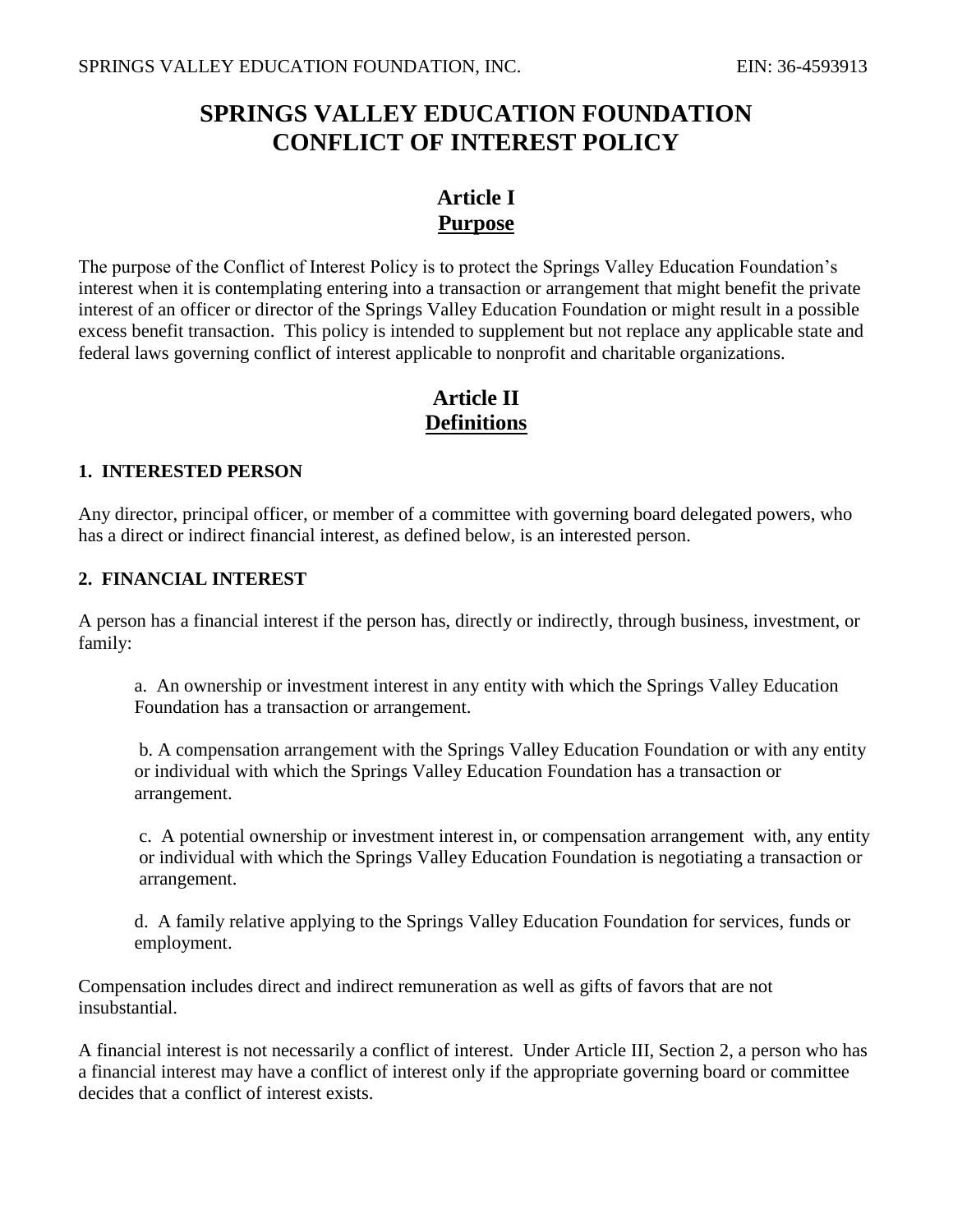### **Article III Procedures**

#### **1. DUTY TO DISCLOSE**

In connection with any actual or possible conflict of interest, an interested person must disclose the existence of the financial interest and be given the opportunity to disclose all material facts to the directors and members of committees with governing board delegated powers considering the proposed transaction or arrangement.

#### **2. DETERMINING WHETHER A CONFLICT OF INTEREST EXISTS**

After disclosure of the financial interest and all material facts, and after any discussion with the interested person, he/she shall leave the governing board or committee meeting while the determination of a conflict of interest is discussed and voted upon. The remaining board or committee members shall decide if a conflict of interest exists.

#### **3. PROCEDURES FOR ADDRESSING THE CONFLICT OF INTEREST**

a. An interested person may make a presentation at the governing board or committee meeting, but after the presentation, he/she shall leave the meeting during the discussion of, and the vote on, the transaction or arrangement involving the possible conflict of interest.

b. The chairperson of the governing board or committee shall, if appropriate, appoint a disinterested person or committee to investigate alternatives to the proposed transaction or arrangement.

c. After exercising due diligence, the governing board or committee shall determine whether the Springs Valley Education Foundation can obtain with reasonable efforts a more advantageous transaction or arrangement from a person or entity that would not give rise to a conflict of interest.

d. If a more advantageous transaction or arrangement is not reasonably possible under circumstances not producing a conflict of interest, the governing board or committee shall determine by a majority vote of the disinterested directors whether the transaction or arrangement is in the Springs Valley Education Foundation's best interest, for its own benefit, and whether it is fair and reasonable. In conformity with the above determination it shall make its decision as to whether to enter into the transaction or agreement.

#### **4. VIOLATIONS OF THE CONFLICTS OF INTEREST POLICY**

a. If the governing board or committee has reasonable cause to believe a member has failed to disclose actual or possible conflicts of interest, it shall inform the member of the basis for such belief and afford the member an opportunity to explain the alleged failure to disclose.

b. If, after hearing the member's response and after making further investigation as warranted by the circumstances, the governing board or committee determines the member has failed to disclose an actual or possible conflict of interest, it shall take appropriate disciplinary and corrective action.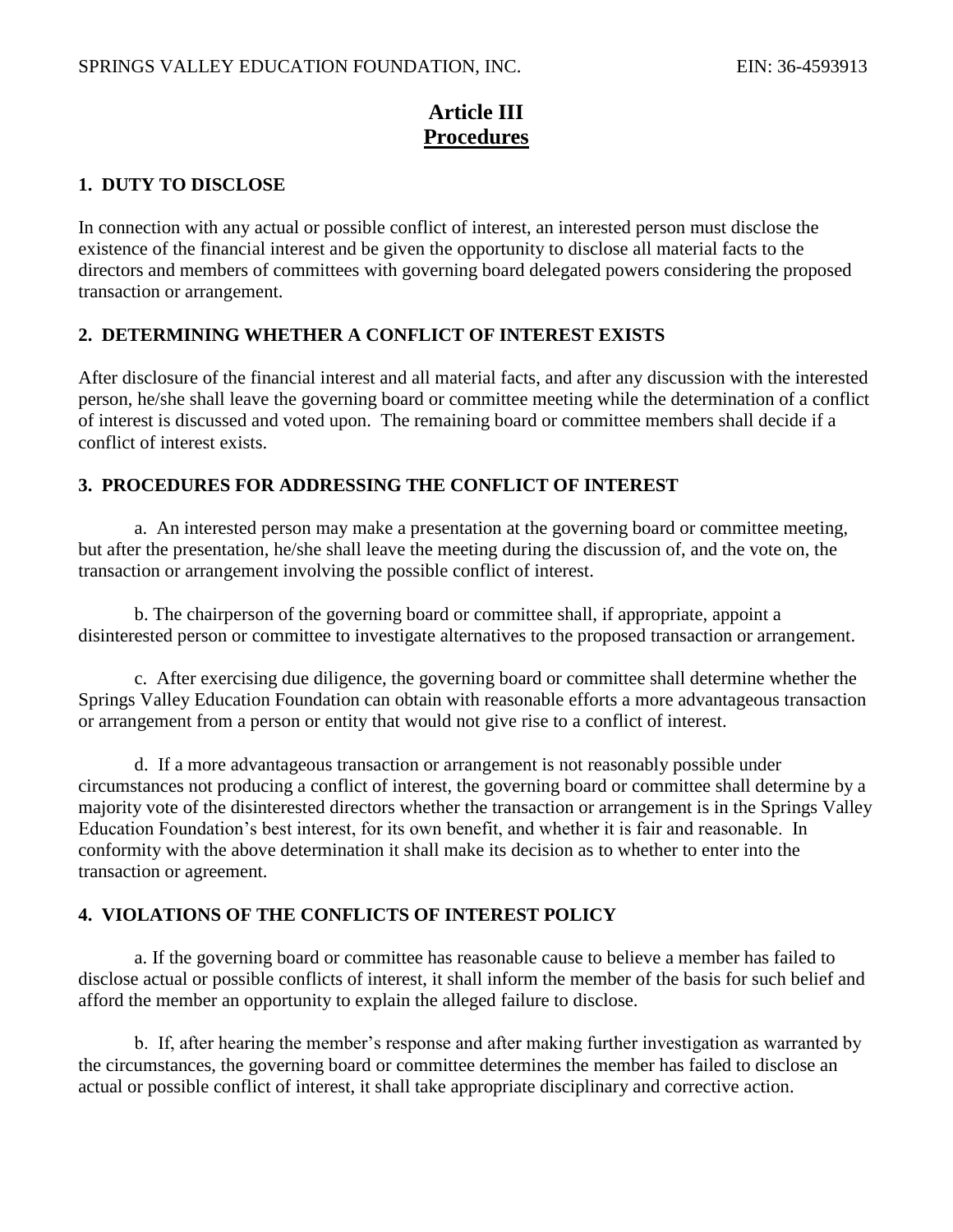### **Article IV Records of Proceedings**

The minutes of the governing board and all committees with board delegated powers shall contain:

a. The names of the persons who disclosed or otherwise were found to have a financial interest in connection with an actual or possible conflict of interest, the nature of the financial interest, or any action taken to determine whether a conflict of interest was present, and the governing board's or committee's decision as to whether a conflict of interest in fact existed.

b. The names of the persons who were present for discussions and votes relating to the transaction or arrangement, the content of the discussion, including any alternatives to the proposed transaction or arrangement, and a record of any votes taken in connection with the proceedings.

### **Article V Compensation**

a. A voting member of the governing board who receives compensation, directly or indirectly from the Springs Valley Education Foundation for services is precluded from voting on matters pertaining to that member's compensation

b. A voting member of any committee whose jurisdiction includes compensation matters and who receives compensation, directly or indirectly, from the Springs Valley Education Foundation for services is precluded from voting on matters pertaining to that member's compensation.

c. No voting member of the governing board or any committee whose jurisdiction includes compensation matters and who receives compensation, directly or indirectly, from the Springs Valley Education Foundation, either individually or collectively, is prohibited from providing information to any committee regarding compensation.

### **Article VI Annual Statements**

Each director, principal officer and member of a committee with governing board delegated powers shall annually sign a statement which affirms such person:

- a. Has received a copy of the conflicts of interest policy,
- b. Has read and understands the policy,
- c. Has agreed to comply with the policy, and

d. Understand the Springs Valley Education Foundation is charitable and in order to maintain its federal tax exemption it must engage primarily in activities which accomplish one or more of its tax-exempt purposes.